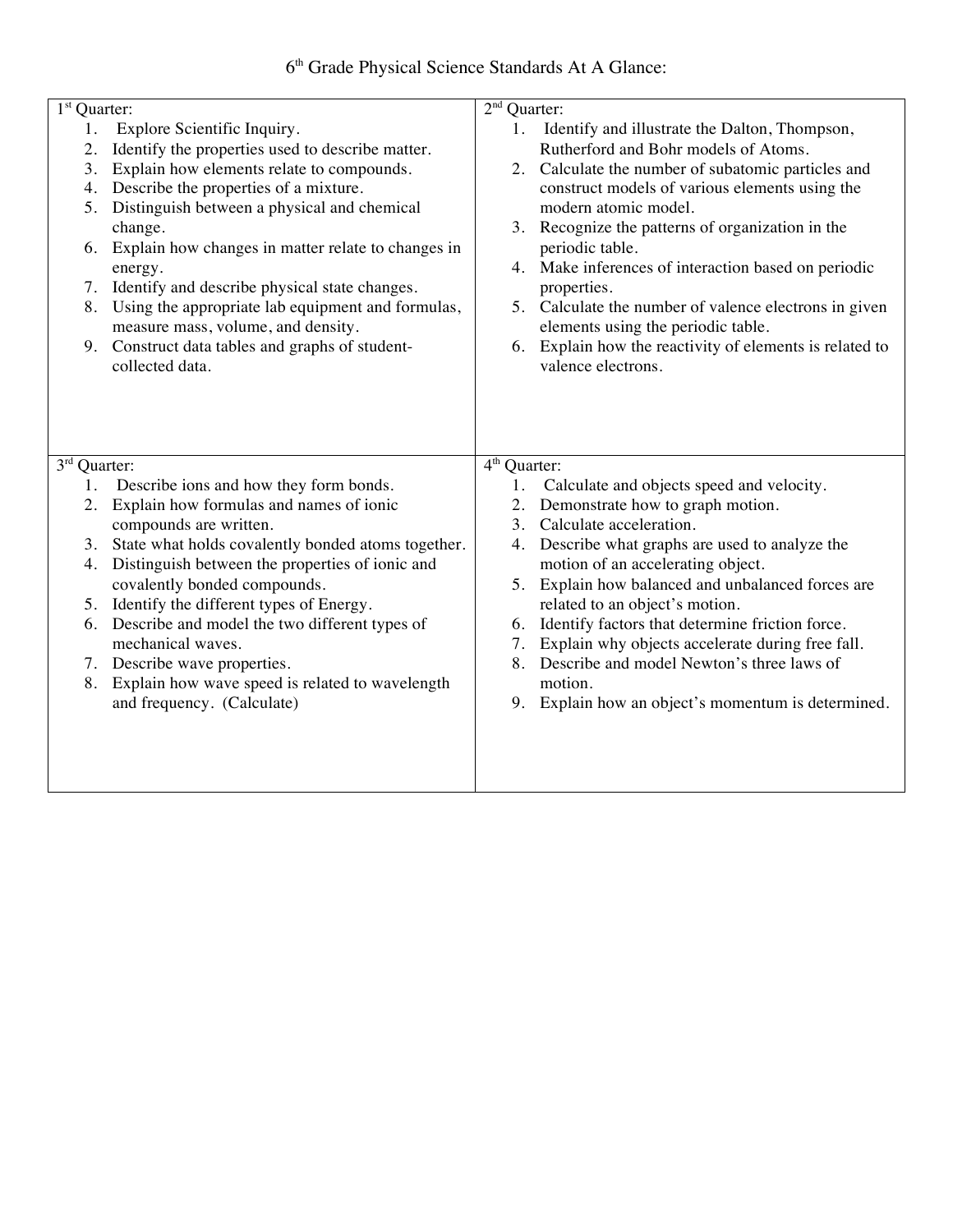| $1st$ Quarter:                                                                                                                                                                                                                                                                                                                     | $2nd$ Quarter:                                                                                                                                                                                                                                                                                               |  |
|------------------------------------------------------------------------------------------------------------------------------------------------------------------------------------------------------------------------------------------------------------------------------------------------------------------------------------|--------------------------------------------------------------------------------------------------------------------------------------------------------------------------------------------------------------------------------------------------------------------------------------------------------------|--|
| Identify process of scientific inquiry<br>Define Lab safety and protocol<br>2.<br>Define taxonomy and demonstrate taxonomic levels<br>3.<br>Introduce cells and their relationship to all living<br>4.<br>things<br>Introduce 5 Kingdoms of living things (needs and<br>5.<br>characteristics)<br>Describe the $1st$ Kingdom<br>6. | 1. Describe $2nd$ , $3rd$ , $4th$ Kingdoms<br>Dissect various organisms in each Kingdom<br>2.<br>Identify relationships between Kingdoms<br>3.                                                                                                                                                               |  |
| 3 <sup>rd</sup><br>Quarter:                                                                                                                                                                                                                                                                                                        | 4 <sup>th</sup> Quarter:                                                                                                                                                                                                                                                                                     |  |
| Divide 5 <sup>th</sup> Kingdom into appropriate Phyla<br>Observe organisms in Phyla<br>2.<br>Dissect organisms in Invertebrate/Vertebrate Phyla<br>3.                                                                                                                                                                              | 1. Describe systems of Human body<br>Dissect organisms that allow students to view a<br>2.<br>simulated version of the workings of the human<br>body<br>3. Discuss genetics and hereditary material<br>4. Describe and demonstrate the probability of<br>occurrence of a simple genetic cross (single trait) |  |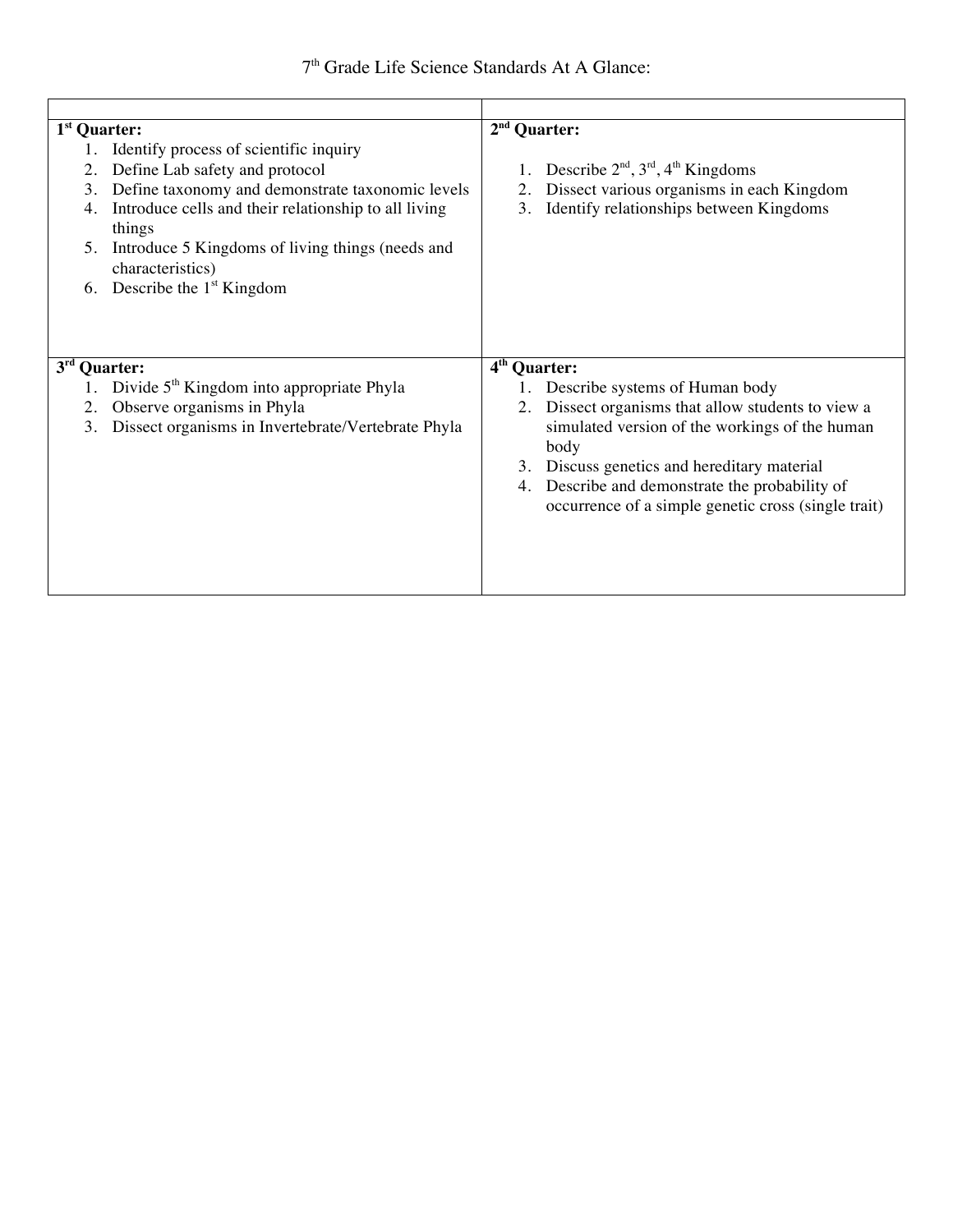## **8th Grade Earth Science Standards at a Glance:**

| 1 <sup>st</sup> Quarter:                         | $2nd$ Quarter:                                    |  |  |
|--------------------------------------------------|---------------------------------------------------|--|--|
| Identify the process of scientific inquiry<br>1. | 1. Describe and discuss the origin of the         |  |  |
| Describe safety protocols and use of lab<br>2.   | physical universe                                 |  |  |
| equipment                                        | Understand the structure, scale and motion<br>2.  |  |  |
| Classify rocks by observing mineral<br>3.        | of the physical universe                          |  |  |
| composition, color, and texture                  | Describe the process of star formation from<br>3. |  |  |
| Describe the differences between igneous,<br>4.  | nebulas                                           |  |  |
| sedimentary and metamorphic rocks.               | Explain the life cycles of various sized<br>4.    |  |  |
| Describe the processes that change one<br>5.     | stars                                             |  |  |
| kind of rock to another (rock cycle)             | 5.<br>Understand the structure, scale and motion  |  |  |
| Identify and describe the nature and<br>6.       | of the solar system                               |  |  |
| structure of earth's interior.                   |                                                   |  |  |
| Explain plate tectonic theory and describe<br>7. |                                                   |  |  |
| plate boundaries and features associated         |                                                   |  |  |
| with this geologic activity                      |                                                   |  |  |
| Describe the cause and location of<br>8.         |                                                   |  |  |
| earthquakes and volcanoes                        |                                                   |  |  |
| 3 <sup>rd</sup><br>Quarter:                      | 4 <sup>th</sup> Quarter:                          |  |  |
| Identify variables in atmosphere which<br>1.     | 1. Explain how interactions between               |  |  |
| generate weather                                 | atmosphere and oceans influence climate           |  |  |
| Identify steps and describe process of the<br>2. | 2. Explain how oceans redistribute matter         |  |  |
| water cycle and its impact on the geologic       | and energy around the earth                       |  |  |
| features of the earth.                           | 3. Explain and describe composition,              |  |  |
| Describe the composition, layering, and<br>3.    | layering, and movement of ocean water             |  |  |
| motion of the atmosphere                         |                                                   |  |  |
| Compare and contrast groundwater and<br>4.       |                                                   |  |  |
| surface water                                    |                                                   |  |  |
|                                                  |                                                   |  |  |
|                                                  |                                                   |  |  |
|                                                  |                                                   |  |  |
|                                                  |                                                   |  |  |
|                                                  |                                                   |  |  |
|                                                  |                                                   |  |  |
|                                                  |                                                   |  |  |
|                                                  |                                                   |  |  |
|                                                  |                                                   |  |  |
|                                                  |                                                   |  |  |
|                                                  |                                                   |  |  |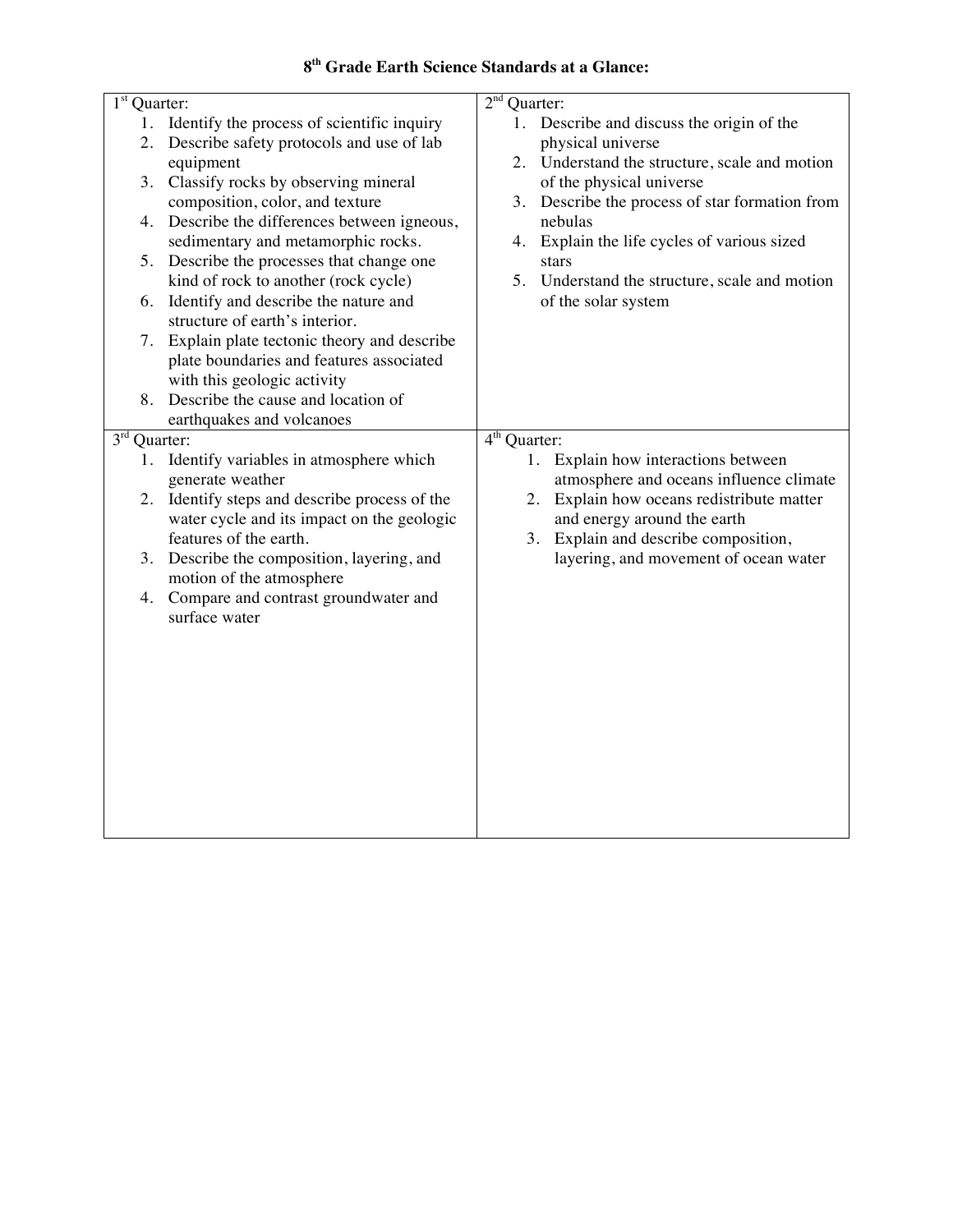| 1 <sup>st</sup> Quarter:     |                                                                                                                      | 2 <sup>nd</sup><br><b>Quarter:</b> |                                                                                                                                                       |  |
|------------------------------|----------------------------------------------------------------------------------------------------------------------|------------------------------------|-------------------------------------------------------------------------------------------------------------------------------------------------------|--|
|                              | 1. Describe the scientific method and the elements<br>of an experiment.                                              |                                    | 1. Describe energy transfer in terms of molecular<br>motion and collision.                                                                            |  |
|                              | 2. Conduct investigations using tools and<br>techniques safely and competently.                                      |                                    | 2. Describe states of matter and transfer between states<br>in terms of molecular motion, intermolecular forces                                       |  |
|                              | 3. Identify and give reasons for patterns in data and<br>relate to theoretical models.                               |                                    | and particle arrangement.<br>3. Measure and plot a graph of a phase change from                                                                       |  |
|                              | 4. Develop understanding of scientific concepts by                                                                   |                                    | solid to liquid to gas.                                                                                                                               |  |
|                              | accessing multiple resources. Evaluate the<br>information provided.                                                  |                                    | 4. Read a periodic table for atomic number, mass<br>number, atomic symbols and location of metals and                                                 |  |
|                              | 5. Explore a variety of careers in science.                                                                          |                                    | nonmetals.                                                                                                                                            |  |
|                              | 6. Describe the structure of an atom as a tightly<br>packed nucleus, empty space, and an electron                    |                                    | 5. Determine the number of protons, neutrons, and<br>electrons for an atom or ion.                                                                    |  |
|                              | cloud.                                                                                                               |                                    | 6. Identify key trends in electronegativity, atomic size,                                                                                             |  |
|                              | 7. Identify location, relative mass, and charge for<br>electrons, protons, and neutrons.                             |                                    | and reactivity.<br>7. Define ionic, covalent, and hydrogen bonding.                                                                                   |  |
|                              | 8. Describe the concept of reactivity and stability                                                                  |                                    | 8. Predict which elements bond in which ways.                                                                                                         |  |
|                              | based on fulfillment of electron levels.                                                                             |                                    | 9. Find the name and give the formula and vice versa                                                                                                  |  |
|                              | 9. Describe the nuclear forces as those that hold the                                                                |                                    | for simple binary compounds.                                                                                                                          |  |
|                              | naturally repellent protons together in the                                                                          |                                    |                                                                                                                                                       |  |
|                              | nucleus.                                                                                                             |                                    |                                                                                                                                                       |  |
| $\overline{3^{rd}}$ Quarter: |                                                                                                                      | $\overline{4^{th}}$ Quarter:       |                                                                                                                                                       |  |
|                              | 1. Distinguish between chemical and physical<br>changes in terms of the properties of the products<br>and reactants. |                                    | 1. Identify the force(s) acting between objects in "direct<br>contact" or at a distance. (pulls/pushes/friction,<br>gravity/electromagnetism/nuclear) |  |
|                              | 2. Balance simple chemical equations applying the                                                                    |                                    | 2. Describe and calculate motion in terms of time,                                                                                                    |  |
|                              | concept of conservation of matter.                                                                                   |                                    | distance, speed, velocity, and acceleration.                                                                                                          |  |
|                              | 3. Define terms endothermic and exothermic and<br>apply them to the lab.                                             |                                    | 3. Describe and graph waves (mechanical and<br>electromagnetic) in terms of their wavelength,                                                         |  |
|                              | 4. Explain why chemical reactions will either                                                                        |                                    | amplitude, frequency, and speed.                                                                                                                      |  |
|                              | absorb or release energy.                                                                                            |                                    | 4. Describe and calculate the nature of electricity and                                                                                               |  |
|                              | 5. Define acid and base and how they relate to the                                                                   |                                    | how electrons move and are conducted.                                                                                                                 |  |
|                              | pH scale, giving examples.                                                                                           |                                    | 5. Describe the effects of heat energy on                                                                                                             |  |
|                              | 6. Predict products of an acid/base reaction.                                                                        |                                    | solids/liquids/gasses.                                                                                                                                |  |
|                              | 7. Identify and apply in the lab the concept of<br>specific heat capacity.                                           |                                    |                                                                                                                                                       |  |
|                              | 8. Draw structural diagrams of simple carbon chain                                                                   |                                    |                                                                                                                                                       |  |
|                              | molecules and there possible isomers.                                                                                |                                    |                                                                                                                                                       |  |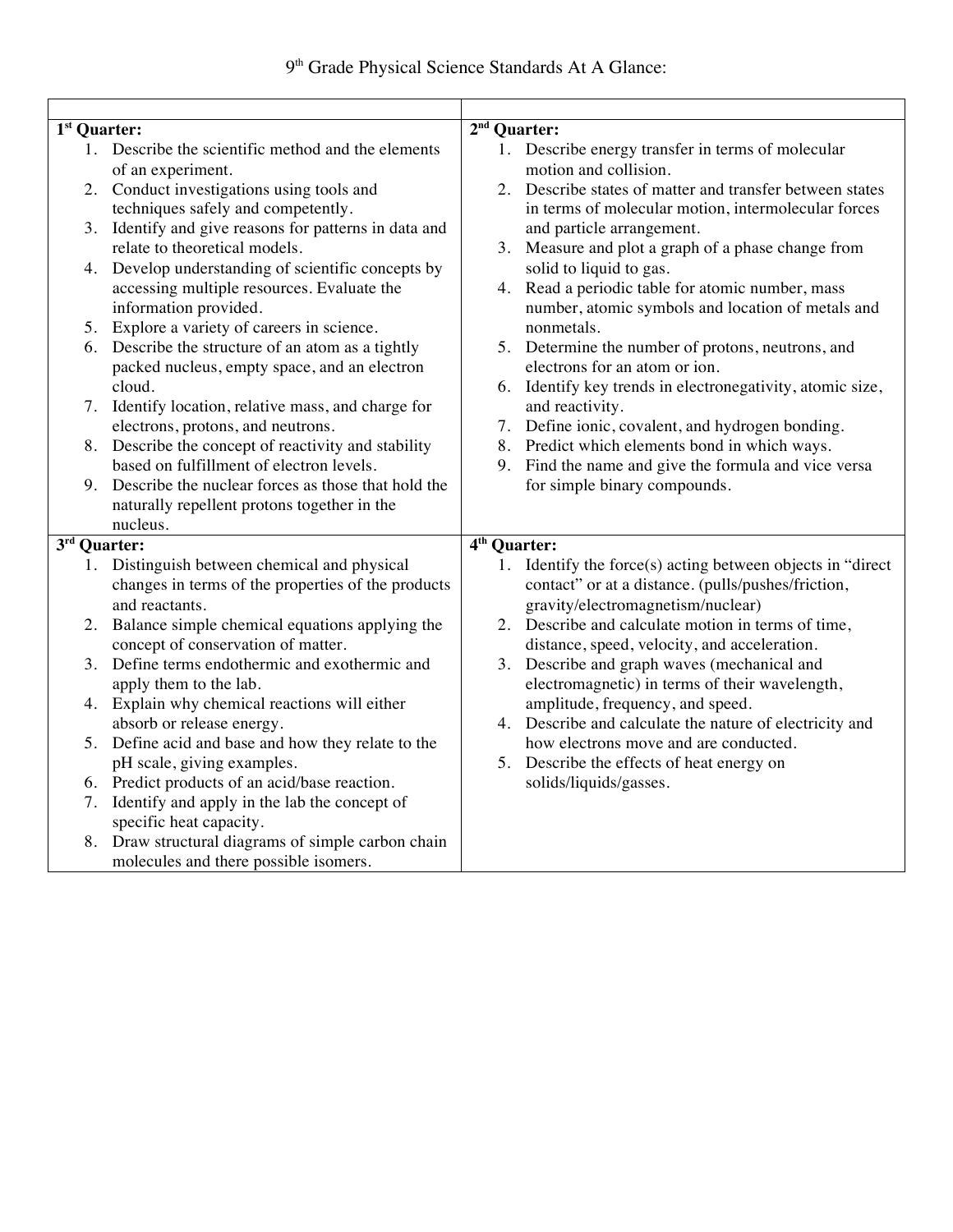| $1st$ Quarter:                 |                                                                                                             |                                                                                                  |  |  |
|--------------------------------|-------------------------------------------------------------------------------------------------------------|--------------------------------------------------------------------------------------------------|--|--|
|                                |                                                                                                             | $2nd$ Quarter:                                                                                   |  |  |
| <b>Introduction to Biology</b> |                                                                                                             | <b>Cells</b>                                                                                     |  |  |
|                                | 1. Understand that science is an organized way of                                                           | Explain the cell theory and describe the major cell<br>1.                                        |  |  |
|                                | understanding the natural world.                                                                            | organelles.                                                                                      |  |  |
|                                | 2. Identify and demonstrate the process of scientific                                                       | 2. Describe major functions of the cell membrane.                                                |  |  |
|                                | inquiry.                                                                                                    | 3. Explain processes of diffusion, osmosis, facilitated                                          |  |  |
|                                | 3. Describe the basic chemical principles that affect                                                       | diffusion, and active transport.                                                                 |  |  |
|                                | living things.                                                                                              | <b>Metabolism</b>                                                                                |  |  |
| <b>Ecology</b>                 |                                                                                                             | 4. Describe role of ATP in cellular activities.                                                  |  |  |
|                                | 4. Explain levels of organization in biosphere.                                                             | 5. Explain process of photosynthesis including light-                                            |  |  |
|                                | 5. Describe how energy in transferred and how matter                                                        | dependent and light-independent (Calvin Cycle)                                                   |  |  |
|                                | cycles through ecosystems.                                                                                  | reactions.                                                                                       |  |  |
|                                | 6. Explain the different interactions that occur in                                                         | 6. Explain process of cellular respiration including                                             |  |  |
|                                | ecosystems.                                                                                                 | glycolysis, fermentation, Kreb's Cycle, and Electron                                             |  |  |
|                                | 7. Explain how populations grow and change.                                                                 | Transport Chain.                                                                                 |  |  |
|                                | 8. Describe the effect humans have on the biosphere.                                                        | <b>Cell Division</b>                                                                             |  |  |
|                                |                                                                                                             | 7. Describe the major events in the cell cycle                                                   |  |  |
|                                |                                                                                                             | 8. Explain how the cell cycle is regulated                                                       |  |  |
|                                |                                                                                                             |                                                                                                  |  |  |
|                                |                                                                                                             |                                                                                                  |  |  |
| 3 <sup>rd</sup> Quarter:       |                                                                                                             | 4 <sup>th</sup> Quarter:                                                                         |  |  |
|                                |                                                                                                             |                                                                                                  |  |  |
| <b>Genetics</b>                |                                                                                                             | <b>Evolution</b>                                                                                 |  |  |
|                                | 1. Describe how biological information passes from one                                                      | 1. Explain the theory of evolution.                                                              |  |  |
|                                | generation to the next.                                                                                     | 2. Explain the process of natural selection.                                                     |  |  |
|                                | 2. Describe the principles of Mendelian genetics.                                                           | 3. Explain how populations can evolve to make new                                                |  |  |
|                                | 3. Describe patterns of inheritance through the use of                                                      | species.                                                                                         |  |  |
|                                | punnett squares and probability.                                                                            | <b>Bacteria and Viruses</b>                                                                      |  |  |
|                                | 4. Describe the structure of DNA and its function in                                                        | 4. Explain how viruses reproduce and cause infection.                                            |  |  |
|                                | genetic inheritance.                                                                                        | 5. Describe the structure and function of bacteria.                                              |  |  |
|                                | 5. Explain the process of DNA replication.                                                                  | <b>Human Body</b>                                                                                |  |  |
| 7.                             | 6. Explain how and why DNA is transcribed into RNA.<br>Explain how and why RNA is translated into proteins. | 6. Describe the organs of the digestive system and how<br>they function to maintain homeostasis. |  |  |
| 8.                             | Use genetic principles to describe human inheritance.                                                       | Describe the structure of the heart and how functions to<br>7.                                   |  |  |
|                                |                                                                                                             | pump blood throughout the body.                                                                  |  |  |
|                                |                                                                                                             | 8. Discuss the structures and function of the male/female                                        |  |  |
|                                |                                                                                                             | reproductive systems.                                                                            |  |  |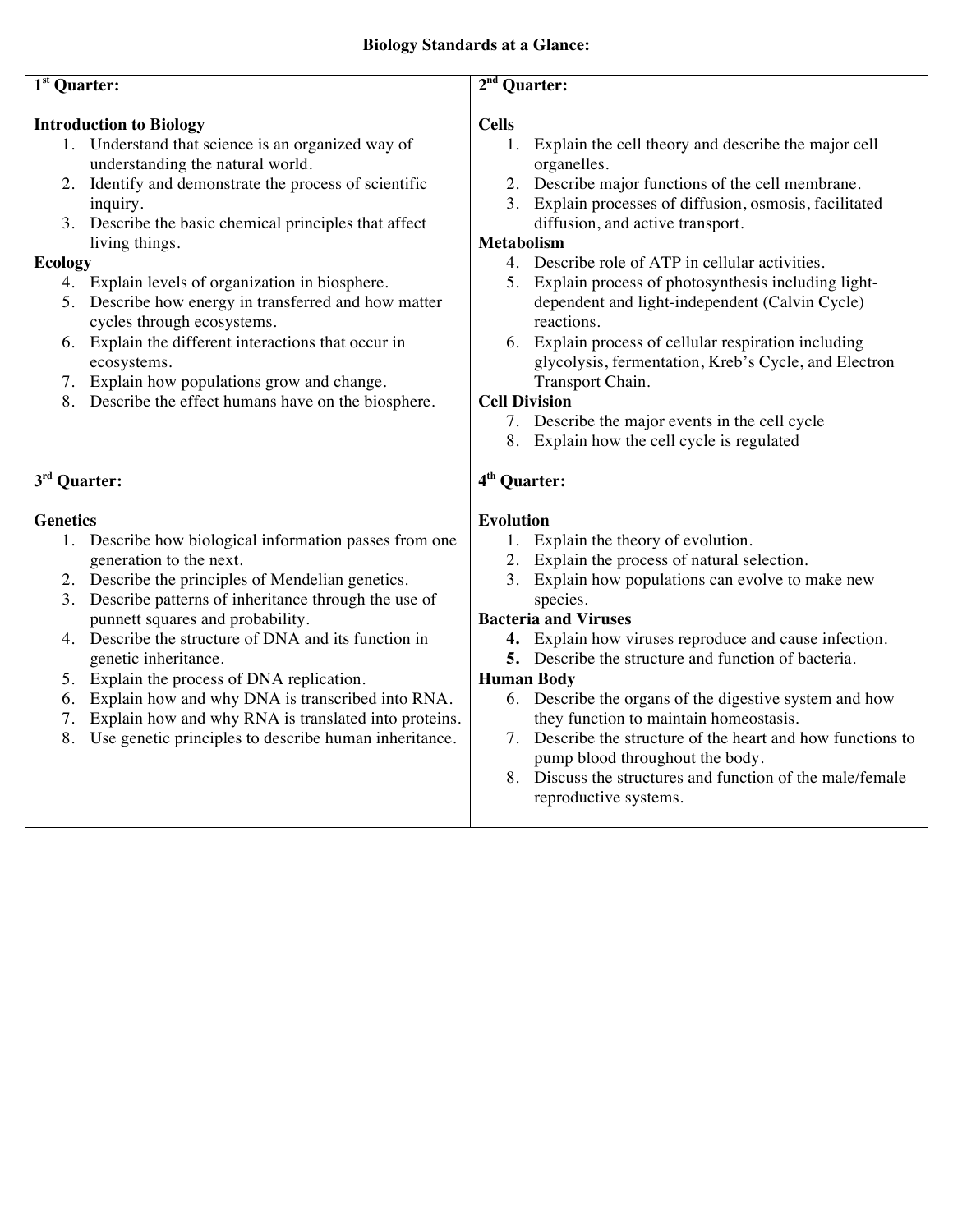| $1st$ Quarter: |                                                                          | $2nd$ Quarter:                                                                                       |
|----------------|--------------------------------------------------------------------------|------------------------------------------------------------------------------------------------------|
|                | 1. Lab safety (what are the dangers and what is the                      | 1. Periodic table                                                                                    |
|                | safety equipment found in the lab)                                       | 2.<br>Electron locations in atoms                                                                    |
| 2.             | Knowledge and use of lab equipment                                       | 3.<br>Orbital notation                                                                               |
|                | 3. Nature of inquiry (scientific method)                                 | 4.<br>Quantum numbers                                                                                |
| 4.             | Measurement (How to make and record a<br>measurement)                    | How the electrons affect chemical and physical<br>5.<br>properties                                   |
| 5.             | Significant digits (what numbers are significant,<br>how                 | 6. Possible charges on metals and nonmetals<br>Electronegativity to determine the type of bond<br>7. |
| 6.             | Determine the number of significant digits in $x$ , $\ell$ ,<br>$+, -)$  | 8.<br>The type of bond to determine the polarity of the<br>bond                                      |
|                | 7. Metric conversions (convert from pico to kilo)                        | 9.<br>The polarity of the bond to determine the chemical                                             |
| 8.             | Error (percent relative error, percent error,<br>accuracy and precision) | and physical properties of the compound.                                                             |
|                |                                                                          |                                                                                                      |
|                |                                                                          |                                                                                                      |
| $3rd$ Quarter: |                                                                          | $\overline{4^{th}}$ Quarter:                                                                         |
|                | 1. Polyatomic ion names                                                  | Stoichiometric relationships in chemical reactions<br>1.                                             |
|                | 2. Naming binary inorganic compounds (ionic and                          | $Mass - mass$ reactions<br>2.<br>3.                                                                  |
|                | covalent)<br>3. Naming tertiary inorganic compounds (ionic and           | Mass - volume reactions<br>Volume – volume reactions<br>4.                                           |
|                | covalent)                                                                | Energy relationships in reactions (calorimetry,<br>5.                                                |
| 4.             | Writing formulas for inorganic compounds (ionic                          | exothermic, endothermic diagrams and equations)                                                      |
|                | and covalent)                                                            | 6. Kinetic theory and gas behaviors                                                                  |
|                | 5. Naming and writing formulas for acids using rules                     | Ideal gas laws, Boyle's law, Charles' law,<br>7.                                                     |
|                | for naming acids.                                                        | Graham's law                                                                                         |
| 6.             | Mole concept (mass, volume, number of atoms)                             | Acids and bases<br>8.                                                                                |
| 7.             | Molarity                                                                 | Equilibrium<br>9.                                                                                    |
| 8.             | <b>Empirical formulas</b>                                                | 10. Hess' law                                                                                        |
| 9.             | Hydrates                                                                 |                                                                                                      |
|                |                                                                          |                                                                                                      |
|                |                                                                          |                                                                                                      |